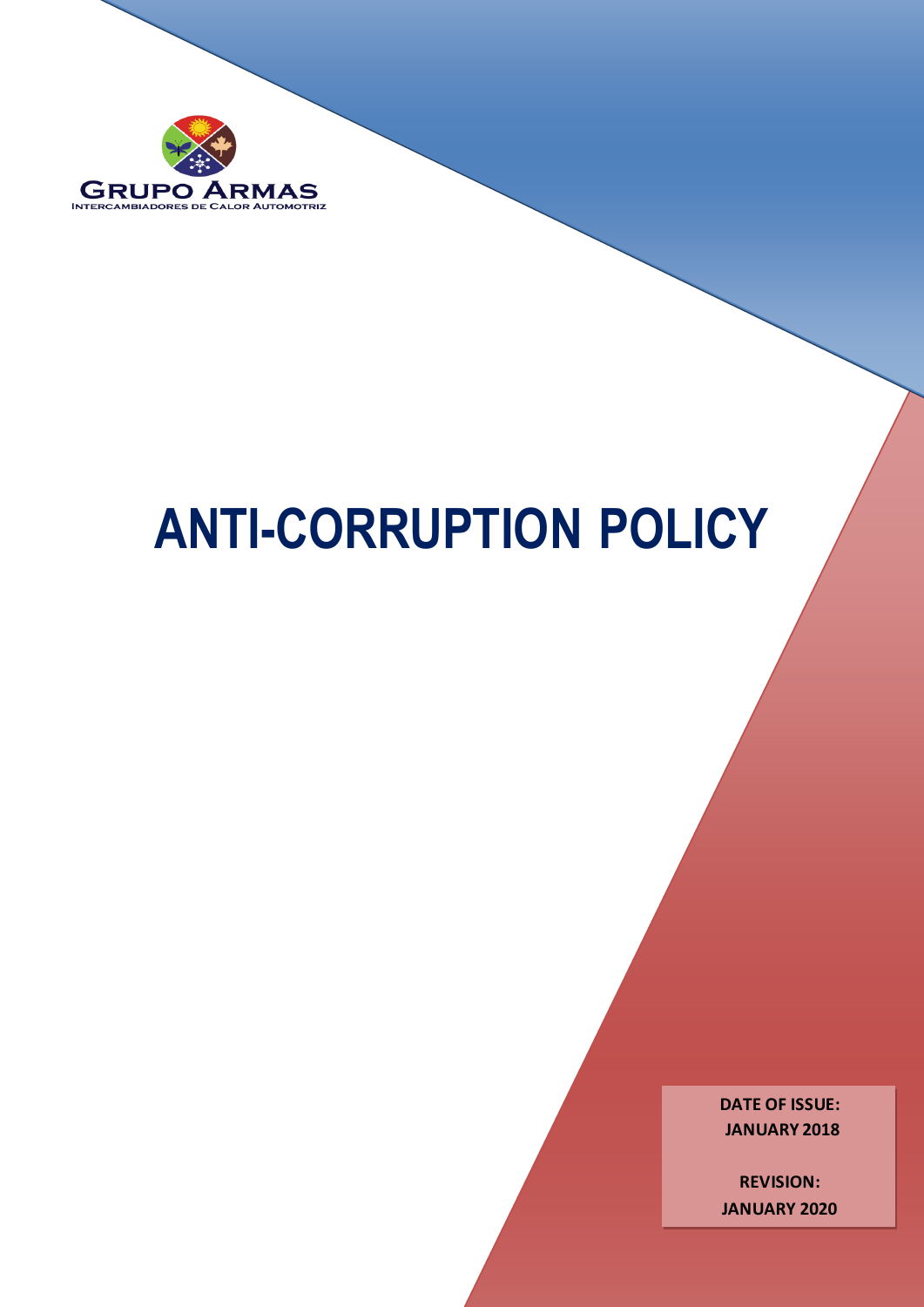

# CONTEND PAGE

| <b>Bribery</b>              | $\overline{3}$          |
|-----------------------------|-------------------------|
| <b>Extortion</b>            | $\overline{\mathbf{4}}$ |
| <b>Conflict of interest</b> | 5                       |
| <b>Accounting records</b>   | 7                       |
| Adequate internal controls  | 8                       |
| <b>The OECD convention</b>  | 9                       |
| <b>Ethical escalation</b>   | 9                       |
| <b>Sanctions</b>            | 11                      |
| <b>Appendix 1</b>           | 12                      |

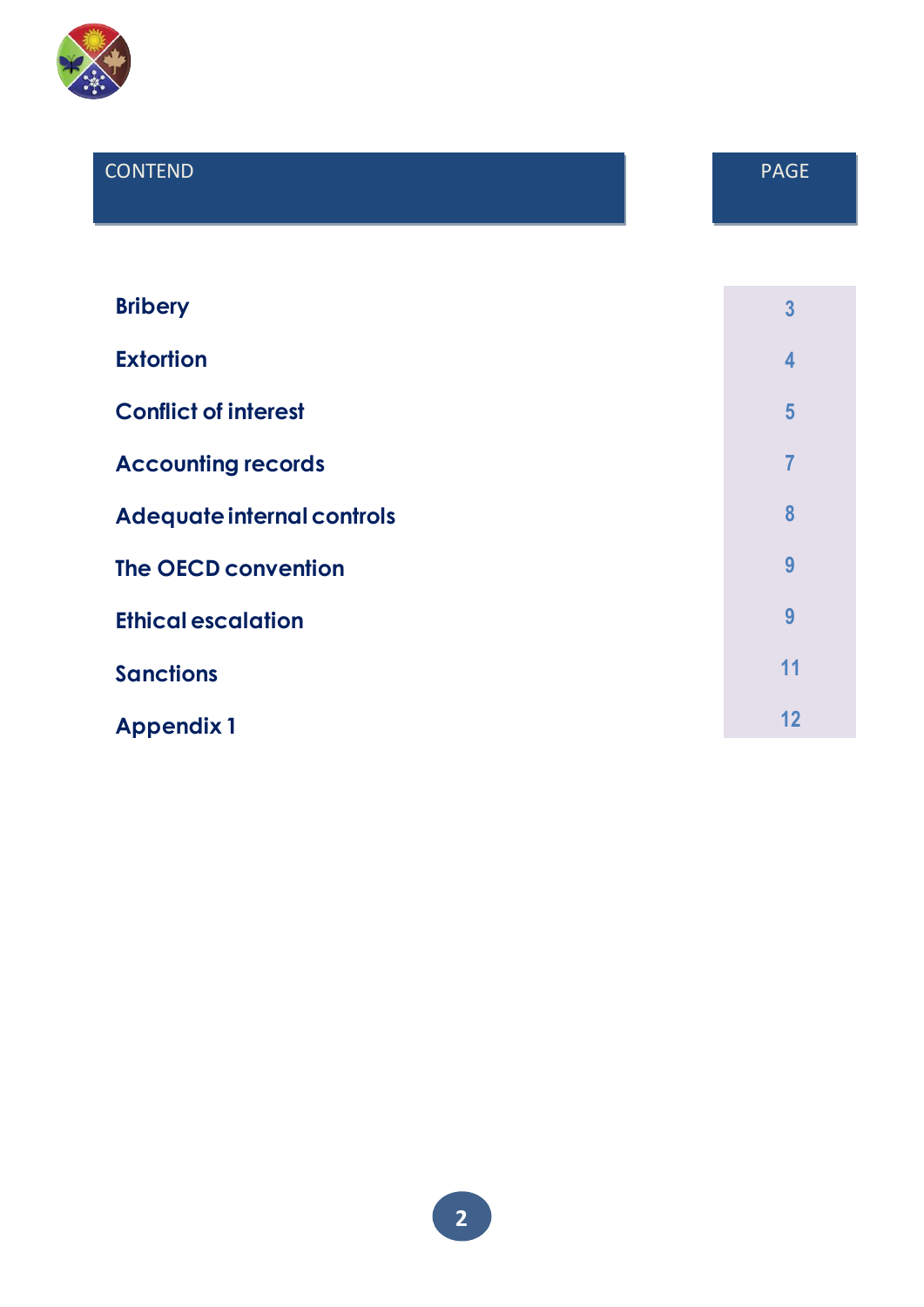

# **ANTI-CORRUPTION POLICY**

In Motores y Aparatos Eléctricos de Durango, SA de CV (MAEDSA) we do not tolerate nor do we participate in corrupt practices, so in a responsible way, we make sure of:

- o Avoid bribery and extortion practices
- o Avoid Conflict of Interest
- o Keep detailed accounting records of transactions
- o Have adequate internal controls
- o Know in essence the objective of the Convention for the Combat of Bribery of Foreign Public Servants in International Commercial Transactions of the Organization for Economic Cooperation and Development (The OECD convention).

## **BRIBERY**

Being bribe understood as the offer or reception of any gift, loan, fee, reward or other advantage for a person or company, as an incentive to do something dishonest, illegal or an abuse of trust, in the practice of business activity.

The Management of MAEDSA and all its collaborators have this clear and avoid bribery in any of their schemes:



- o Bribery of government officials. When on behalf of the Company a representative grants an economic benefit or of value to any government official, candidate or political party, for the purpose of obtaining or retaining business opportunities.
- o Commercial bribery and other corrupt activities taken for the benefit of MAEDSA.
- o The company can gift as a "business courtesy" a souvenir or a regional product, without this representing an excessive cost.
- o Our Customers and suppliers are not subject to donations or sponsorships, because of this, any disbursement of this nature will be considered a bribe.

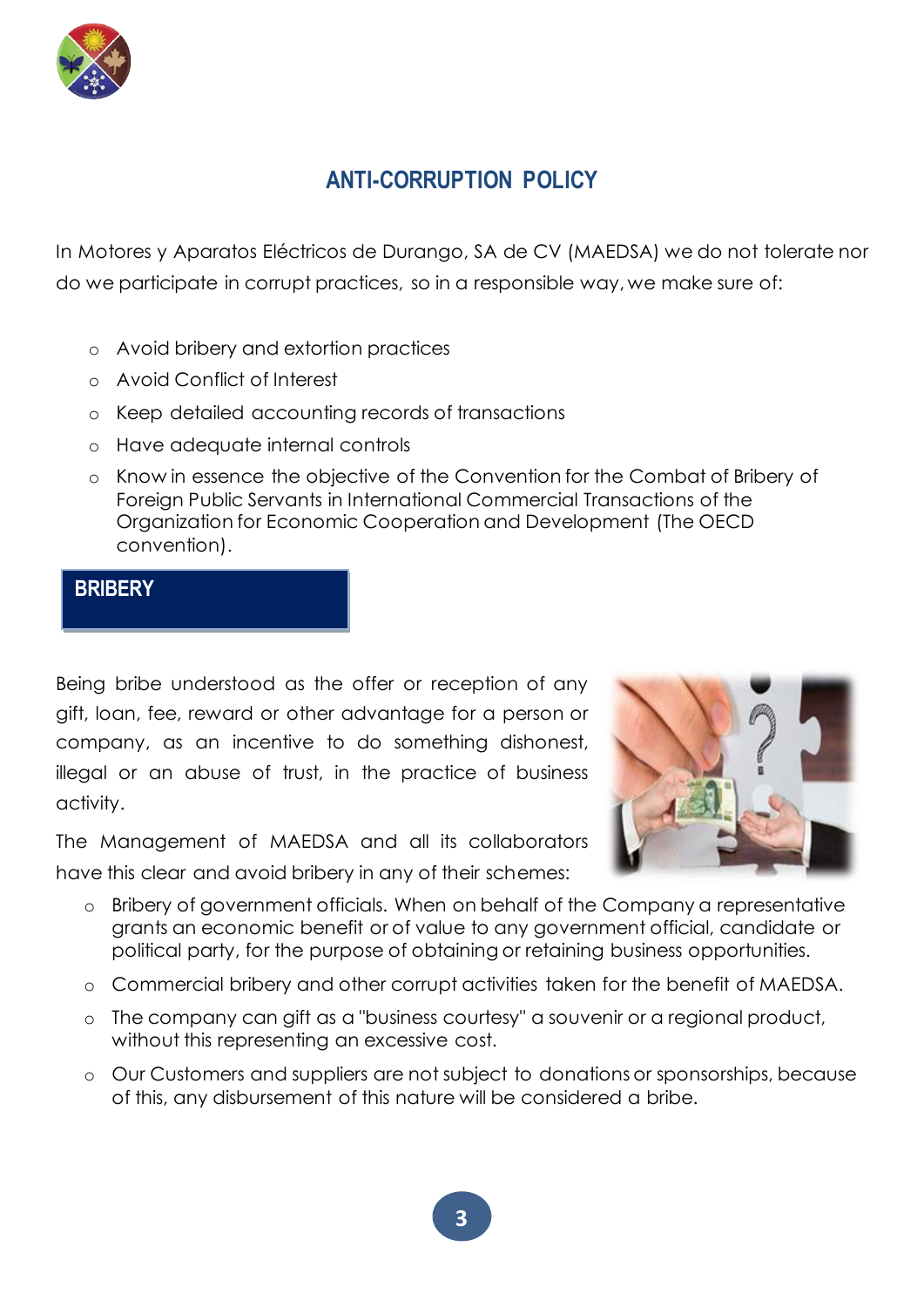

- o Entertainment expenses are considered a bribe, as it is not necessary to establish a business with customers or suppliers.
- o Wrong presentation and concealment in the accounting records with respect to bribes and other improper acts.
- o Bribery among individuals in the private sector, applies to all directors, officials and employees of MAEDSA when acting on behalf of the company, regardless of where the action takes place. It is prohibited to offer, receive, promise or authorize a financial or any other kind of advantage with the intention to cause inappropriate performance or reward inappropriate performance.
- Use of intermediaries in possible bribery schemes, such as agents or consultants, and commercial sales representatives.
- Facilitation payments, to expedite any transaction or process.

#### **MAEDSA's efforts to address the inherent risks in bribery include:**

1) Hiring clauses with anti-bribery guarantee with our clients and suppliers.

 2) Procurement clauses for suppliers where the right of the company to terminate the contract and withhold the payment if the provider takes part in bribes.

3) Clear records of all company transactions

 4) Internal audits of procedures and establishment of controls to prevent the concealment of bribes.

5) No hiring in MAEDSA of any government employee in office.

#### **EXTORTION**

Extortion is strictly prohibited in MAEDSA, meaning: when coerced with another person to perform an act contrary to his will in order to obtain some benefit, usually of a lucrative kind.



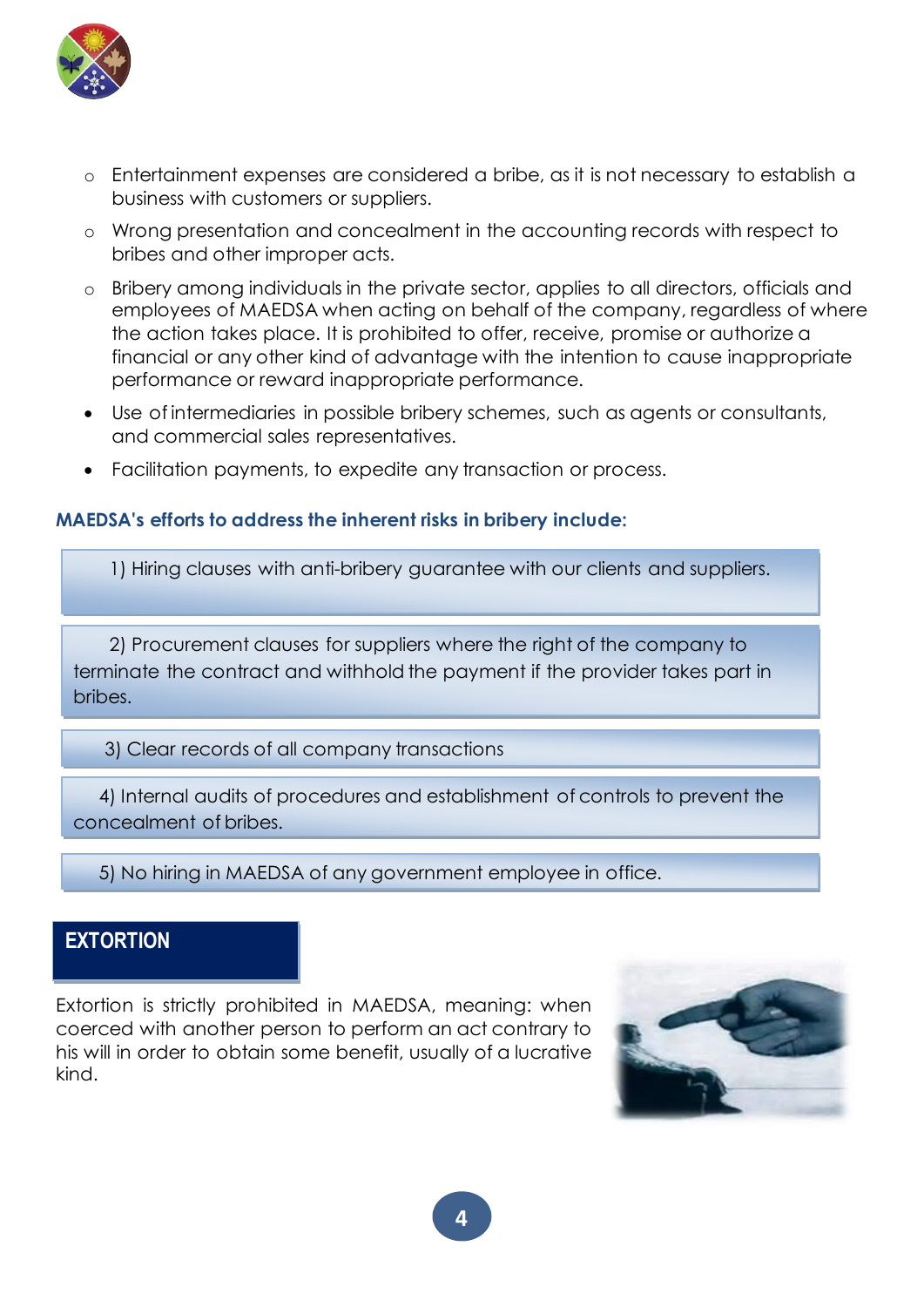

# **CONFLICT OF INTEREST**

A collaborator incurs in a conflict of interest when instead of complying with their duty, they guide their decisions, judgment or act for their own benefit or that of a third party, being their inclination frequently of economic or personal type.

MAEDSA and its administrative team considers the conflict of interest to be unacceptable, which alters the good performance of its functions. Therefore, when in a situation there is a potential conflict of interest, our ethics recommends that we act with preventive discretion, and publicly acknowledge that it may present a conflict of interests, being appropriate to refrain from giving a trial, opinion or positioning in case of this situation.

We must always avoid situations in which we benefit personally or let others benefit from the decisions we make on behalf of MAEDSA. The premise that guides us to avoid or resolve a conflict of interest consists of ensuring the interests of MAEDSA over their own.

The following is a conflict of interest classification that includes but is not limited to:

#### ✓ **Conflict of interests with suppliers**

The areas linked to suppliers will carry out acquisitions based on the established procedures; avoiding receiving gifts or benefits for the transaction made.

#### **EXAMPLE:**

- Purchase of supplies (direct and indirect), which do not comply with the specification, but that through a gift or personal benefit or for having a relationship of family type or friendship with the supplier, a contract is established for the supply.
- Purchase of high cost supplies in relation to other providers, receiving a personal benefit or for a third party (family), to establish business.

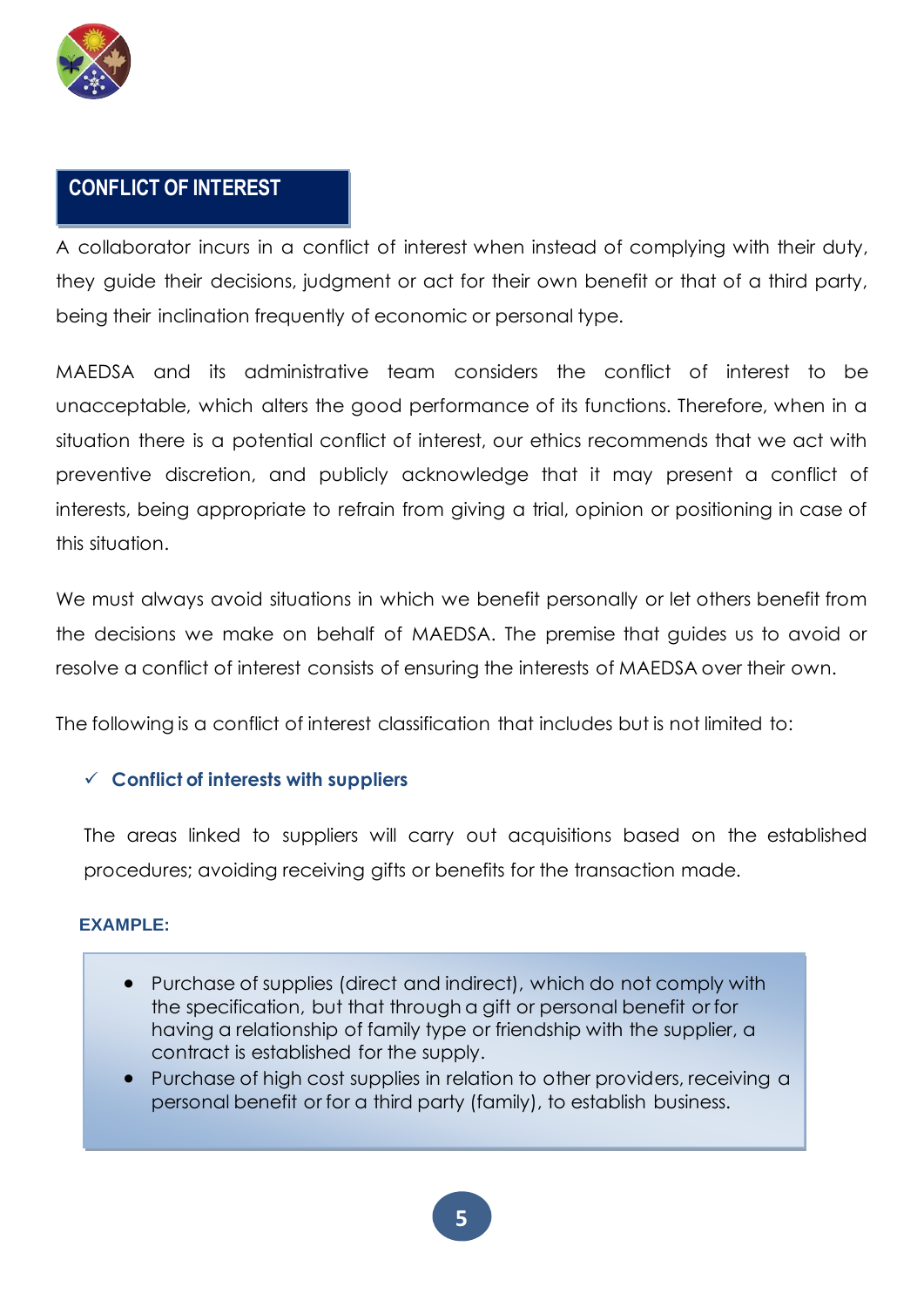

#### ✓ **Conflict of interests with customers**

The areas involved will avoid unfair trade practices in the negotiations carried out on behalf of MAEDSA with our current and futures clients. Establishing similar business strategies in the country of origin and abroad.

The commercial representatives are aware that receiving an honorarium, gift or something of value, for the establishment of a business represents an interest conflict. Also, accepting a negotiation that under a personal benefit or for a third party, demerits the profitability of MAEDSA.



#### ✓ **Conflict of interests within the company**

Between collaborators, personal interests will be prevented from influencing decisions that affect the company.

Below are some examples of enunciative way, but not limited:

- The collaborator of MAEDSA can personally obtain a financial benefit or of any other type to favor the interests of customers and suppliers, towards the company's own Interests.
- Have an interest in the result of the service provided or the operation performed with the customer or supplier different from the company's interest.
- The collaborator of MAEDSA has its own business to supply some product to the company.
- There is familiarity with another collaborator, favoring him in the deal, transactions or hiding or diminishing errors or omissions.

#### **MAEDSA's efforts to address the inherent risks in the conflict of interest include:**

1) The collaborators will have the obligation to inform immediately to our superior about situations of bribery or any suggestion of a similar illegal nature that implies a commitment or influence in decision making.

**6**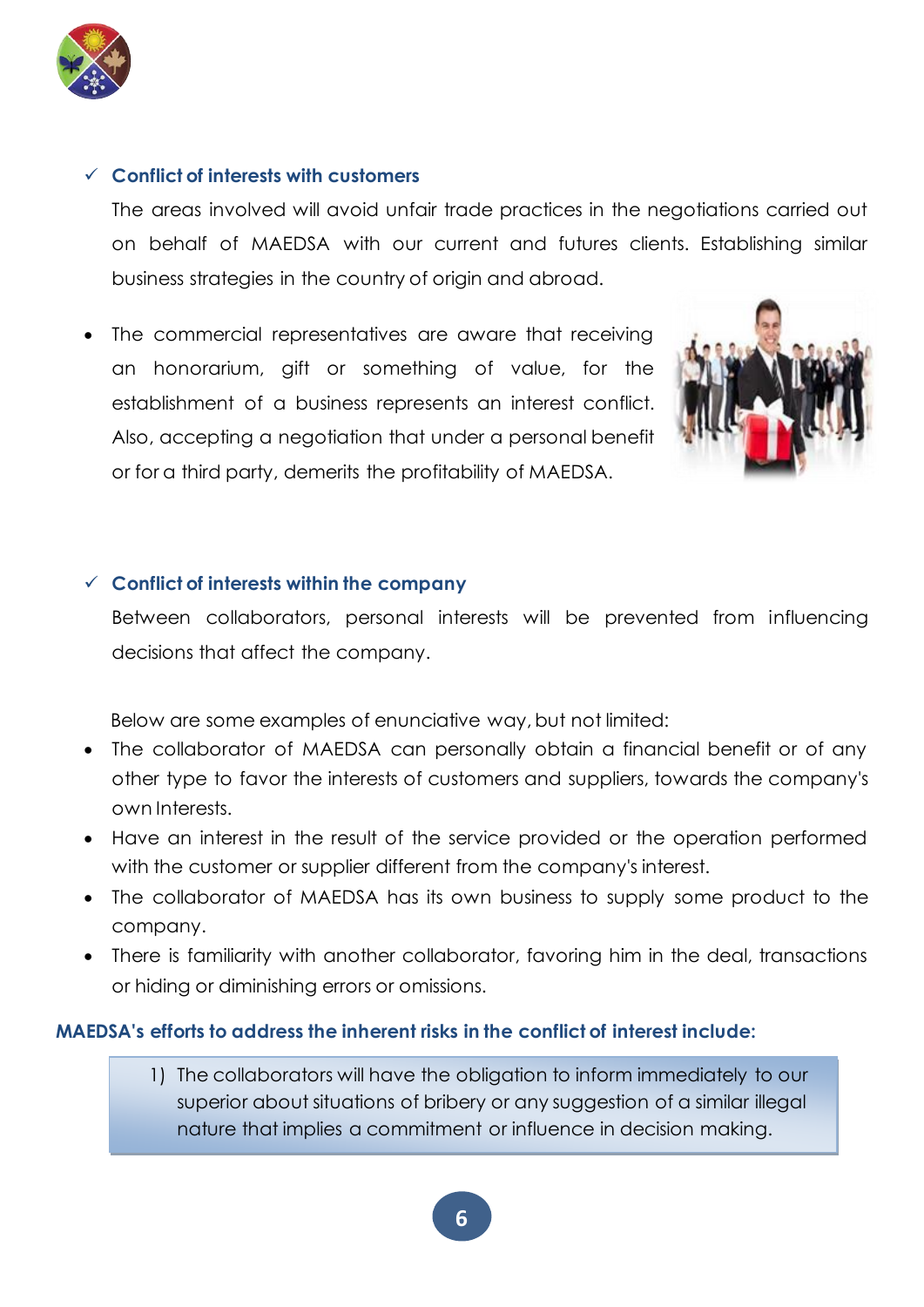

- 2) When a conflict arises that has to resort to the analysis of decisionmaking, and one of the collaborators has interest related to the subject or a direct third party, they must stop participating in this decisions, committing to accept the common interest of the organization.
- 3) Review and approval by the Management and Administration of the negotiations made by the commercial area with clients.

# **ACCOUNTING RECORDS**

The accounting, financial and administrative team of MAEDSA, recognizes the importance of keeping clear and detailed records of all Their operations and transactions in order to prevent bribery or improper payments from being concealed or incurring in fraudulent accounting practices, among other things:



• Check the legality of the resources obtained by the company.

• Maintain records that reflect exactly every operation and disposition of cash in the company.

• That the operations conform to the accounting principles generally accepted and the financial information standards.

• Identify undue payments or any possible practice of bribery in their operations.

• Small box, you should have control around cash.

• Travel expenses for employees must monitor to avoid being seen as an irregularity and adjust to a tabulator.

• Out-of-program payments to suppliers, granting unjustified payments to suppliers or their representatives. Or in a similar way some payment

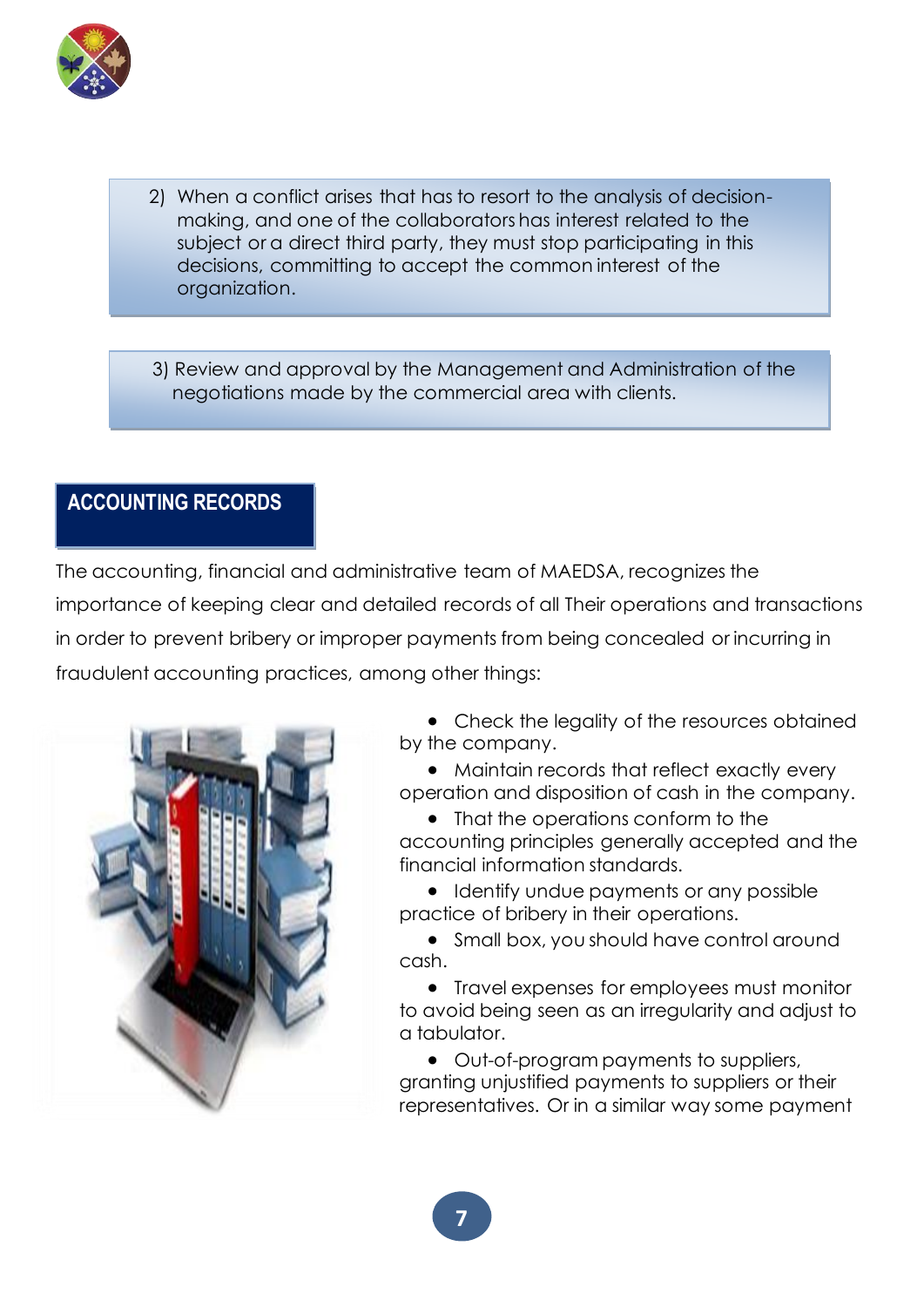

to representatives of our customers.

- Payments to agents, consultants and other intermediaries of the operation of the company. Verifying that the payments cover only what is established in the contract and that said contract has an anti-bribery clause.
- Registration of any merger or acquisition that implies corruption risk.

## **ADEQUATE INTERNAL CONTROLS**

Internal controls are basic for compliance with this anti-corruption policy, these controls allow the detection and avoidance of illicit payments to government officials, providers or any bribery activity.

It is essential to have financial controls in high-risk areas; this includes a greater review of approval transactions and procedures, control around bank accounts, petty cash, supplier approval processes and payments.

The administration must make periodic comparisons of registered assets against existing assets in order to identify and address disparities.

The areas of high risk of corruption are: Transactions with consultants, agents and other intermediaries, Gifts, meals and entertainment to government officials, candidates or political parties, payments to customs and border shipments, donations charitable, compensations.

Internal controls are validated through audits of procedures, and based on them, improvements to the established controls are made. Also, the Management may indicate audits of anti-corruption compliance by tests to ensure substantive compliance when seeking to identify possible violations or warning signs.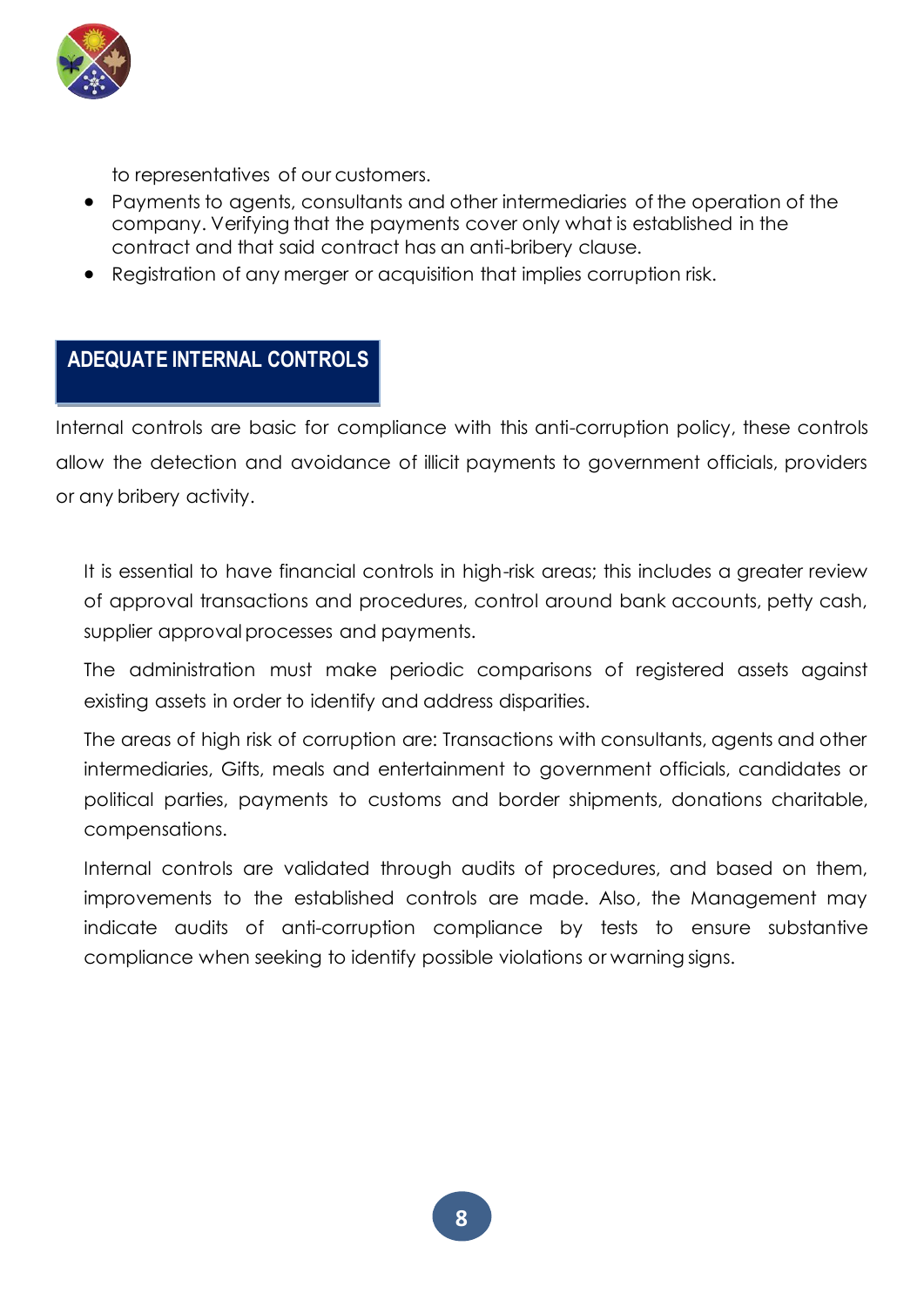

# **THE OECD CONVENTION**

Mexico is a member of the Convention for the Combat of Bribery of Foreign Public Servants in International Commercial Transactions of the Organization for Economic Cooperation and Development (The OECD convention).

Bribery of foreign public officials or servants to obtain advantages in international business transactions entails great moral and political considerations, undermining governance and development, economic growth and distorting competition. The OECD directs efforts to level the conditions of fair competition in International transactions fighting to eliminate bribery of public servants when competing for Investment contracts.

The board of directors of MAEDSA, as well as its senior officers, managers and representatives, in relation to international business, is clear that there is a fair competition to carry out transactions.

In MAEDSA bribery is prohibited, meaning, to pay, to offer to pay or to authorize to pay, directly or indirectly, anything of value, to government officials or foreign public servants, when competing for a business, contract and investment.

# **ETHICAL SCALING**

MAEDSA is aware of establishing mechanisms to monitor compliance with the anticorruption policy.

The following are the guidelines for ethical scaling:

- Objective: Report, alert or disclose possible acts of corruption, of bribery, conflict of interest or violations to the code of conduct.
- Guarantees of non-retaliation: MAEDSA undertakes to keep absolute confidentiality in the process, which is intended to guarantee the absence of retaliatory behaviors, reprisals by their hierarchical superiors or any person related to the alleged facts, when the complainant, in which case the affected person (s) should not know the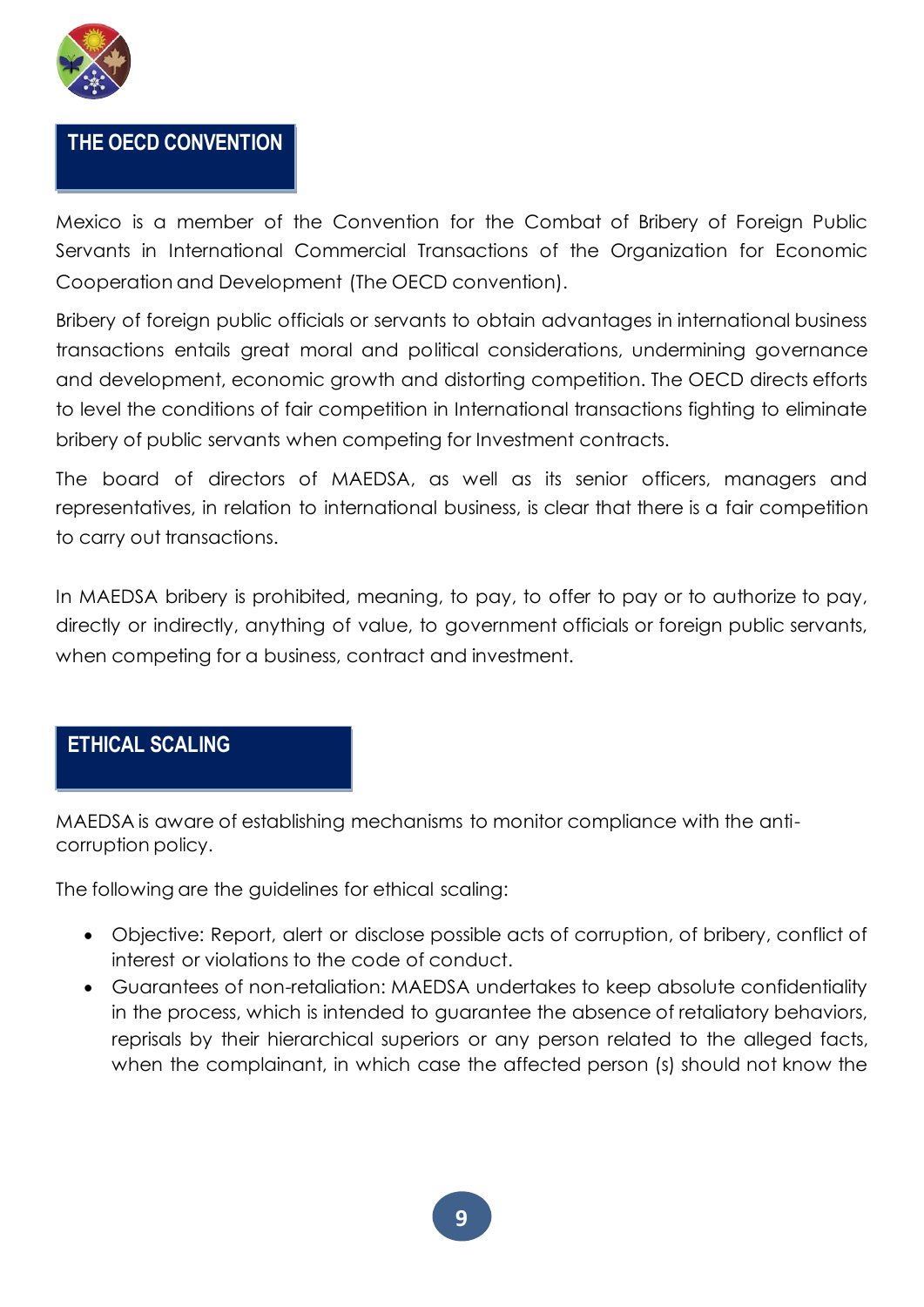

identity. Likewise, MAEDSA will respect anonymity, where not even the agent responsible for the investigation knows the identity of the whistleblower.

- Who can make use of the ethical scaling: All the collaborators of MAEDSA, as well as its stakeholders - customers, suppliers, community, government and shareholders.
- Ethics or reporting channels: MAEDSA establishes the following complaint channels telephone line exclusively for this purpose is: **(618) 137-88-80** where only a recording will be left, email **denuncia@armas.mx**, and ethics complaint section on the website of the company **www.armas.com.mx/denuncia.**
- Ethics Committee: The general director of MAEDSA designates the people who make up the committee, being able to be part of it.
- Responsibility of the ethics committee:
	- o Collect information
	- o Carry out the investigation and provide an answer to the complaint and/or complaint processed, as well as the resolution of it.
	- o According to the seriousness of the infraction, it will have the power to sanction.
	- o Render an annual report on the cases attended.
	- o Make improvement proposals that allow detecting and managing, with the possible acts of corruption and behavioral deviations.
- Both the Code of Conduct and this Anti-Corruption Policy must be communicated to all the personnel of the company, starting in the course of Induction and once a year, it should be made known to employees along with the information of the complaint system, by any of the different ways: email, printed, classroom training, etc.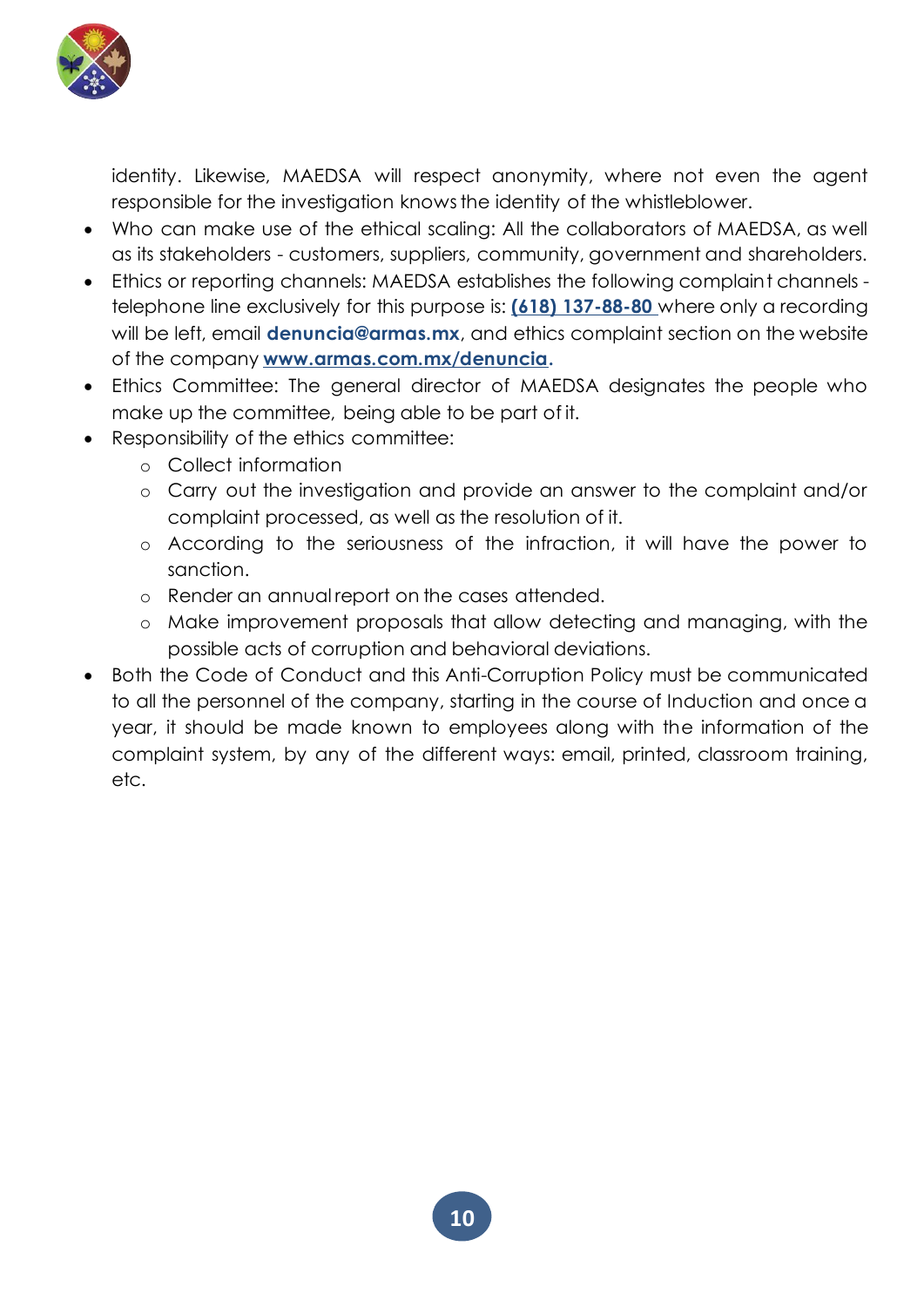

# **SANCTIONS**

The ethics committee will be responsible for evaluating and, where appropriate, sanctioning, using an impartial, mature and fair criterion. The sanction imposed will be proportional to the seriousness of the fault committed.

- In some cases, the MAE Directorate may consider the intervention of external lawyers or a legal firm.
- In case of infractions or serious crimes, the sanction may imply:
	- o Removal of the job position
	- o Dismissal from work
	- o Criminal complaint
	- o Compensation for damages and losses to the Company for the economic or moral damage.
- Anyone who does not report acts of corruption or violation to the code of conduct may be subject to sanctions when having knowledge of them.
- Anyone who in bad faith may denounce without a basis may be subject to sanctions.